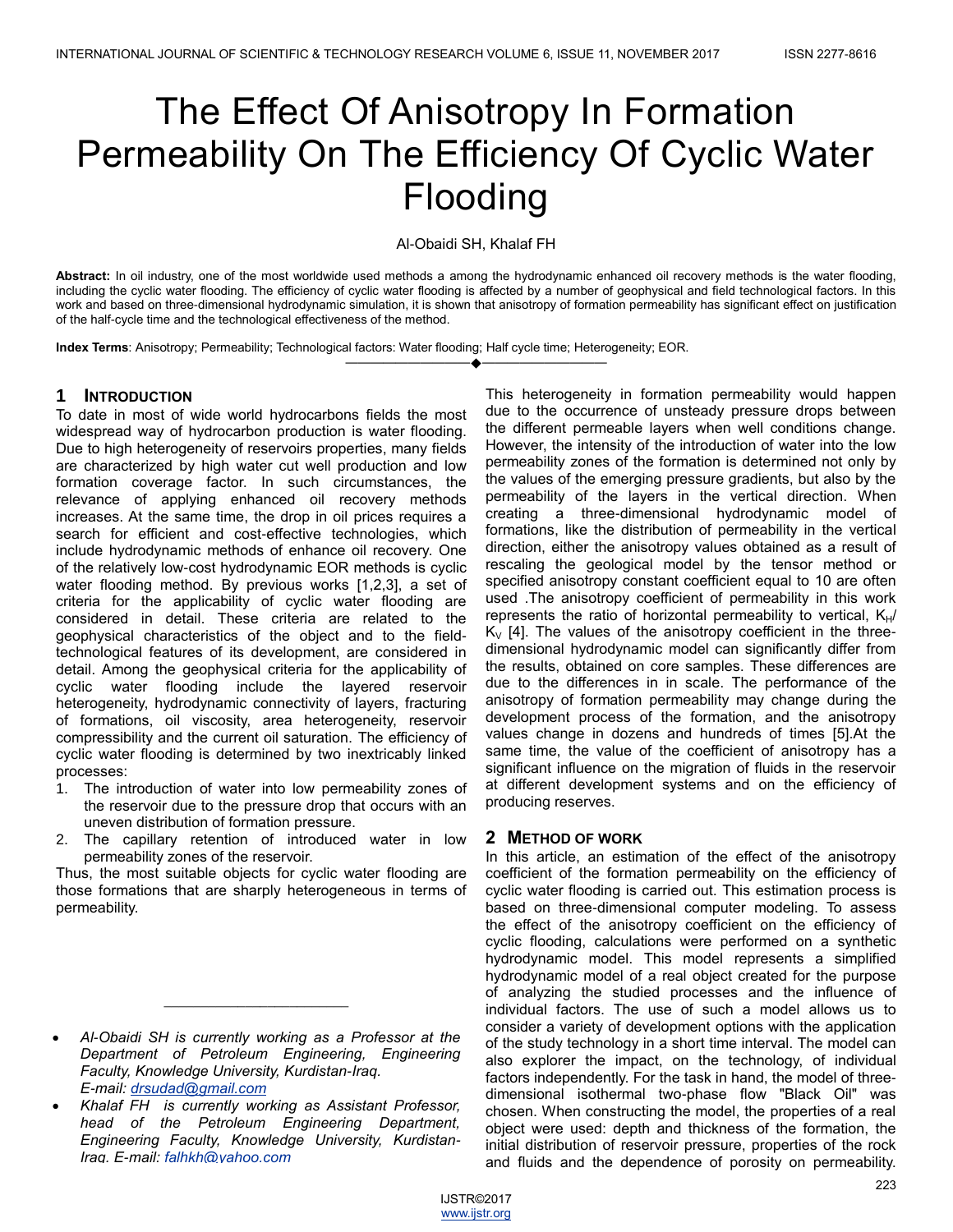Modeling of initial formation saturation was carried out in accordance with the model of capillary-gravity equilibrium. Residual oil saturation, residual water saturation, and critical water saturation are set depending on porosity and permeability of the formation. The simplified model is a layered

heterogeneous formation consisting of 7 layers. The permeability of the high permeable layers of the model is 0.4 μm2, while the permeability of the low-permeable layers is 0.01 μm2 (Figure 1).



*Fig. 1. Distribution of permeability in synthetic hydrodynamic model*

The calculations were performed until reaching a water cut of 98%.The technological efficiency was estimated using the formula:

$$
EF = \frac{Q_c - Q_s}{Q_s} x 100\%
$$

Where:

EF - Relative increase in accumulated oil production, %;

Qs - Accumulated oil production during steady water flooding, m3;

Qc - Accumulated oil production during cyclic water flooding, m3.

For the calculation of technological parameters in the cyclic water flooding, the following technological limitations were used:

- The half-cycles of injection and idle times are symmetric;
- Amplitude of pressure oscillations was calculated from the condition of 100% compensation of the injection selections;
	- The time of half cycle was varied in the range from 1 to 7 days.

The calculation results of the technological efficiency of cyclic water flooding at different values of the anisotropy coefficient and the duration of the half cycle are presented in (Table 1) and in (Figure 2).

*Table 1 The calculation results of technical efficiency of cyclic flooding for different values of anisotropy coefficient and duration of the half cycle*

|                     | Anisotropy<br>coefficient |      |      |      |  |
|---------------------|---------------------------|------|------|------|--|
| Half                | 10                        | 100  | 500  | 1000 |  |
| cycle time<br>(Day) | Technological efficiency  |      |      |      |  |
|                     | 0.12                      | 0.83 | 2.39 | 3.44 |  |
| 2                   | 0.10                      | 0.81 | 2.55 | 3.89 |  |
| 3                   | 0.06                      | 0.71 | 2.45 | 3.92 |  |
|                     | 0.09                      | 0.59 | 2.22 | 3.63 |  |
| 5                   | 0.00                      | 0.4  | 2.11 | 3.31 |  |
| 6                   | 0.02                      | 0.36 | 1.76 | 3.00 |  |
|                     | 0.11                      | 0.36 | 1.65 | 2.57 |  |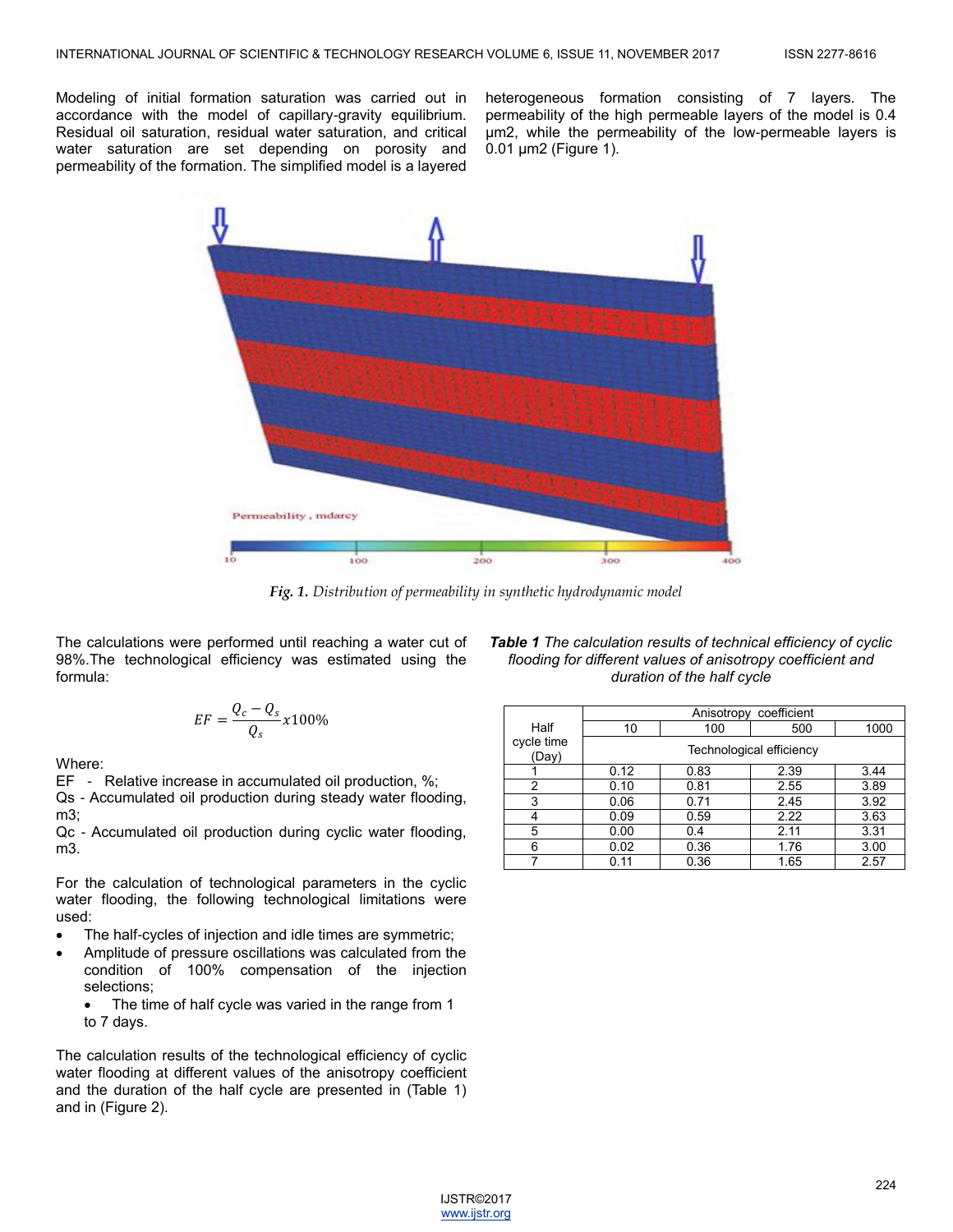



The results of the calculations show that the optimum time of the half cycle(the half-cycle time at which maximum additional production is achieved in one cycle)and the technological efficiency of cyclic water flooding depend on the value of the formation anisotropy coefficient , as follows (Figure 2):

- The higher the anisotropy coefficient of the formation, the longer it will take for the redistribution of pressure in the vertical direction and for the introduction of water into the low permeable interlayers during the cyclic water flooding and, consequently, the longer the half-cycle time;
- The lower the coefficient of anisotropy, the more intense the redistribution of pressure between low permeable and high permeable interlayers in the process of steady water flooding. The pressure drop between them is less in the case of cyclic water flooding and, consequently, less the amount of water introduced into the low permeable zones and less the volume of extra oil displaced as a result of the creation of unsteady pressure drops.

Prediction of technological efficiency of cyclic water flooding is conducted on the basis of three-dimensional hydrodynamic model of an oil field, some geological and physical characteristics of which are presented in (Table 2).

| <b>Table 2</b> : Geological and physical characteristics of the |
|-----------------------------------------------------------------|
| formation                                                       |

| Parameters                         | Values            |  |
|------------------------------------|-------------------|--|
| Average total thickness            | 46.26 ft          |  |
| Average gas-saturated<br>thickness |                   |  |
| Average oil-saturated<br>thickness | $16.4$ ft         |  |
| Porosity                           | 19 %              |  |
| Permeability                       | 0.467<br>$\mu$ m2 |  |

| Viscosity of oil in<br>reservoir conditions   | $251$ $cP$ |  |
|-----------------------------------------------|------------|--|
| Viscosity of water in<br>reservoir conditions | $142$ $cP$ |  |

The calculations were carried out for steady and cyclic water flooding at values of the formation anisotropy coefficient equal to 10 and 100. (Figure 3) shows a comparison of the displacement characteristics for steady (dashed curves) and cyclic (solid curves) water flooding at different values of the coefficient of anisotropy. In the case of an anisotropy coefficient of 100, the cyclic water flooding efficiency for 10 years of development is 3.0%, and at coefficient of anisotropy equal to 10 the technological efficiency is 2.1%. The results of the calculations for steady water flooding for given values of the anisotropy coefficient differ by less than 0.2%.

*Fig. 3. Comparison of displacement characteristics under stationary and cyclic flooding at different values of the anisotropy coefficient*



#### **3 RESULTS**

- As a result of the calculations carried out on the sectorial hydrodynamic model, it is shown that along with such factors as layered reservoir heterogeneity, hydrodynamic connectivity of interlayers, fractured reservoirs, oil viscosity, area inhomogeneity, reservoir compressibility, current oil saturation, the coefficient of formation anisotropy has a significant effect on the efficiency of the method.
- The half cycle time and the technological efficiency of the cyclic water flooding are directly proportional to the value of the formation anisotropy coefficient.